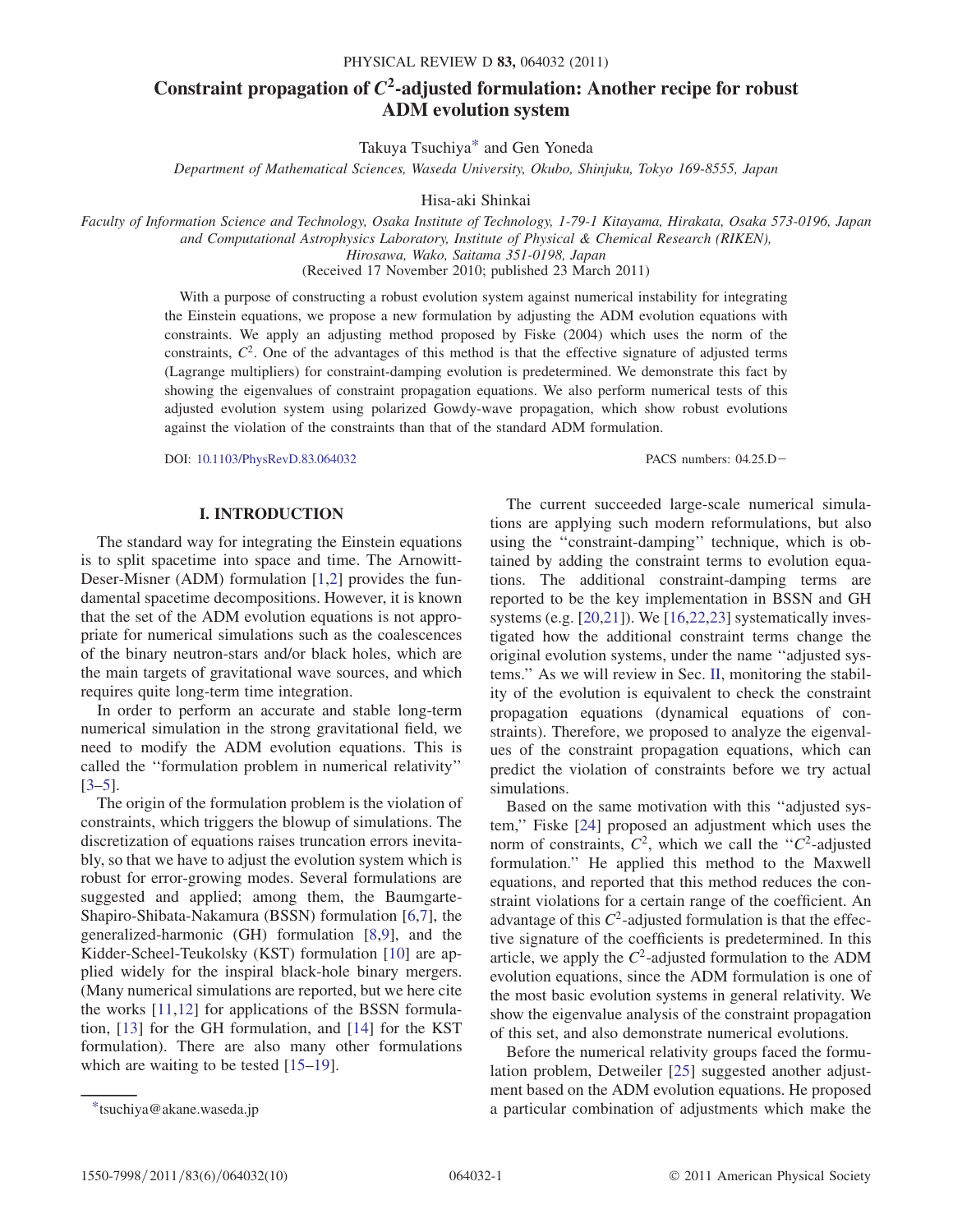norm of constraints damp down. The story is quite similar to this work. However, Detweiler's method is restricted with the maximal slicing condition,  $K = 0$ , and also the behavior except the flat space is unknown. We also show numerical demonstrations of Detweiler's evolution equation for a comparison.

We compare the violations of the constraints between the standard ADM, Detweiler's ADM, and  $C^2$ -adjusted ADM formulations. We use the polarized Gowdy-wave evolution which is one of the comparison test problems as is known to the Apples-with-Apples test beds [\[26\]](#page-9-22). The models precisely fixed up to the gauge conditions, boundary conditions, and technical parameters, therefore test beds are often used for comparison between formulations [\[27–](#page-9-23)[29\]](#page-9-24).

The plan of this article is as follows. We review the idea of adjusted systems and  $C^2$ -adjusted formulation in Sec. [II](#page-1-0). We also describe a recipe for analyzing the constraint propagation with its eigenvalue analysis which we call the constraint amplification factors (CAFs). In Sec. [III](#page-2-0), we apply the  $C<sup>2</sup>$ -adjusted formulation to the ADM equations and show its CAFs. We also review Detweiler's formulation in Sec. [II.](#page-1-0) We show our numerical evolutions in Sec. [IV,](#page-3-0) and we summarize this article in Sec. [V.](#page-6-0) In this article, we only consider the vacuum spacetime, but the inclusion of matter is straightforward.

# <span id="page-1-0"></span>II. THE IDEA OF ADJUSTED SYSTEMS AND C2-ADJUSTED SYSTEMS

### A. The idea of adjusted systems

<span id="page-1-2"></span>We review the general procedure of rewriting the evolution equations which we call adjusted systems [\[15](#page-9-13)[,16,](#page-9-17)[22](#page-9-18),[23](#page-9-19)]. Suppose we have dynamical variables  $u^{i}$ which evolve along with the evolution equations,

$$
\partial_t u^i = f(u^i, \partial_j u^i, \ldots), \tag{2.1}
$$

<span id="page-1-5"></span>and suppose also that the system has the (first class) constraint equations,

$$
C^a(u^a, \partial_j u^a, \ldots) \approx 0. \tag{2.2}
$$

<span id="page-1-1"></span>We propose to study the properties of the evolution equation of  $C^a$  (which we call the constraint propagation),

$$
\partial_t C^a = g(C^a, \partial_i C^a, \ldots), \tag{2.3}
$$

for predicting the violation behavior of constraints,  $C^a$ , in time evolution. Equation [\(2.3\)](#page-1-1) is theoretically weakly zero, i.e.  $\partial_t C^a \approx 0$ , since the system is supposed to be the first class. However, the free numerical evolution with the disclass. However, the free numerical evolution with the discretized grids introduces constraint violation at least the level of truncation error, which sometimes grows to stop the simulations. The set of the ADM formulation has such a disastrous feature even in the Schwarzschild spacetime, as was shown in [[23](#page-9-19)].

Such features of the constraint propagation equations, [\(2.3\)](#page-1-1), will be changed when we modify the original evolution equations. Suppose we add the constraint terms to the right-hand side of ([2.1](#page-1-2)) as

<span id="page-1-3"></span>
$$
\partial_t u^i = f(u^i, \partial_j u^i, \ldots) + F(C^a, \partial_j C^a, \ldots), \tag{2.4}
$$

<span id="page-1-7"></span>where  $F(C^a, \ldots) \approx 0$  in principle but not exactly zero in<br>numerical evolutions then (2.3) will also be modified as numerical evolutions, then ([2.3](#page-1-1)) will also be modified as

$$
\partial_t C^a = g(C^a, \partial_i C^a, \ldots) + G(C^a, \partial_i C^a, \ldots). \tag{2.5}
$$

Therefore we are able to control  $\partial_t C^a$  by an appropriate adjustment  $F(C^a, \partial_i C^a, ...)$  in [\(2.4\)](#page-1-3). There exist various combinations of  $F(\mathcal{C}^a, \partial_i \mathcal{C}^a, ...)$  in ([2.4](#page-1-3)), and all the alternative formulations are using this technique. Therefore, our goal is to find out a better way of adjusting the evolution equations which realizes  $\partial_t C^a \leq 0$ .

# B. The idea of  $C^2$ -adjusted formulations

<span id="page-1-4"></span>Fiske [\[24\]](#page-9-20) proposed an adjustment of the evolution equations in the way of

$$
\partial_t u^i = f(u^i, \partial_j u^i, \ldots) - \kappa^{ij} \left( \frac{\delta C^2}{\delta u^j} \right), \tag{2.6}
$$

where  $\kappa^{ij}$  is positive-definite constant coefficient, and  $C^2$  is the norm of constraints which is defined as  $C^2 \equiv$ the norm of constraints which is defined as  $C^2 \equiv \int C_a C^a d^3x$ . The term  $(\delta C^2 / \delta u^j)$  is the functional derivative of  $C^2$  with  $u^j$ . We call the set of (2.6) with (2.2) as  $\frac{C^2}{\delta u^j}$  is the functional deriva-<br>call the set of (2.6) with (2.2) as tive of  $C^2$  with  $u^j$ . We call the set of ([2.6](#page-1-4)) with [\(2.2\)](#page-1-5) as  $C^2$ -adjusted formulation." The associated constraint propagation equation becomes

<span id="page-1-6"></span>
$$
\partial_t C^2 = h(C^a, \partial_i C^a, \ldots) - \int d^3x \left(\frac{\delta C^2}{\delta u^i}\right) \kappa^{ij} \left(\frac{\delta C^2}{\delta u^j}\right). \tag{2.7}
$$

If we set  $\kappa^{ij}$  so the second term in the right-hand side of [\(2.7\)](#page-1-6) becomes more dominant than the first term, then  $\partial_t C^2$ becomes negative, which indicates that constraint violations are expected to decay to zero. Fiske presented some numerical examples in the Maxwell system, and concluded that this method actually reduces the constraint violations. He also reported that the coefficient  $\kappa^{ij}$  has a practical upper limit in order not to crash simulations.

#### C. The idea of CAFs

There are many efforts of reformulation of the Einstein equations which make the evolution equations in an explicit first-order hyperbolic form (e.g. [\[10,](#page-9-8)[17,](#page-9-25)[30](#page-9-26),[31](#page-9-27)]). This is motivated by the expectations that the symmetric hyperbolic system has well-posed properties in its Cauchy treatment in many systems and that the boundary treatment can be improved if we know the characteristic speed of the system. The advantage of the standard ADM system [\[2\]](#page-9-1) (compared with the original ADM system [[1\]](#page-9-0)) is reported by Frittelli [[32](#page-9-28)] from the point of the hyperbolicity of the constraint propagation equations. However, the classification of hyperbolicity (weakly, strongly, or symmetric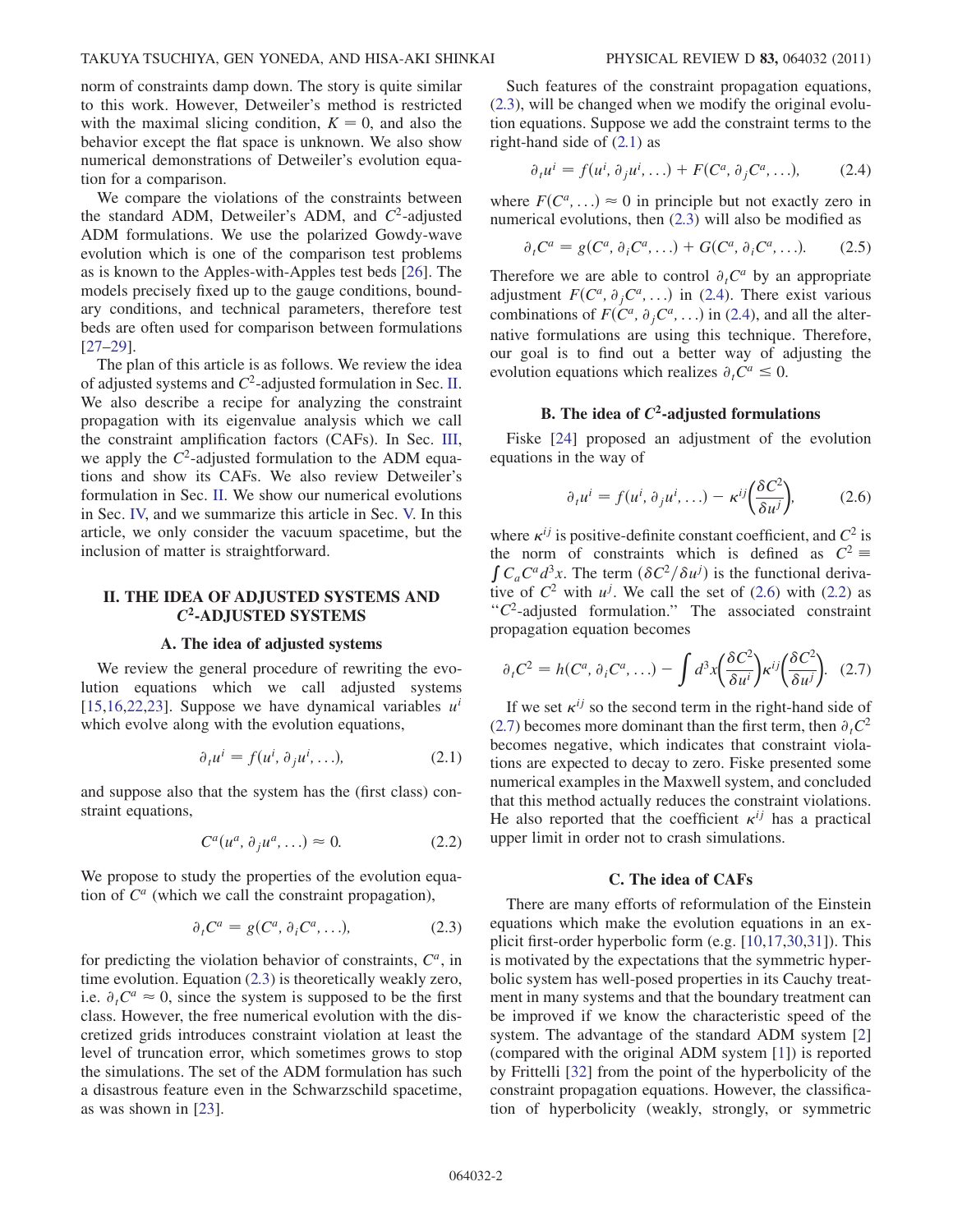CONSTRAINT PROPAGATION OF  $C^2$ -ADJUSTED ... PHYSICAL REVIEW D 83, 064032 (2011)

hyperbolic) only uses the characteristic part of evolution equations and ignores the rest. Several numerical experiments [\[3](#page-9-2),[33](#page-9-29)] reported that such a classification is not enough to predict the stability of the evolution system, especially for a highly nonlinear system like the Einstein equations.

In order to investigate the stability structure of  $(2.5)$  $(2.5)$  $(2.5)$ , the authors [[22](#page-9-18)] proposed the constraint amplification factors (CAFs). The CAFs are the eigenvalues of the coefficient matrix,  $M_{b}^{a}$  (below), which is the Fourier-transformed components of the constraint propagation equations,  $\partial_t \hat{C}^a$ . That is,

$$
\partial_t \hat{C}^a = g(\hat{C}^a) = M^a{}_b \hat{C}^b,
$$
  
where  $C^a(x, t) = \int \hat{C}(k, t)^a \exp(ik \cdot x) d^3k.$  (2.8)

CAFs include all the contributions of the terms, and enable us to check the eigenvalues. If CAFs have a negative real part, the constraints are forced to be diminished. Therefore, we expect a more stable evolution than a system which has CAFs with a positive real part. If CAFs have a nonzero imaginary part, the constraints are supposed to propagate away. Therefore, we expect a more stable evolution than a system which has CAFs with a zero imaginary part. The discussion and examples are shown in [[3](#page-9-2)[,15\]](#page-9-13), where several adjusted-ADM systems [[3\]](#page-9-2) and adjusted-BSSN systems [[16\]](#page-9-17) are proposed.

#### <span id="page-2-0"></span>III. APPLICATION TO THE ADM FORMULATION

# A. The standard ADM formulation and  $C^2$ -adjusted ADM formulation

<span id="page-2-8"></span>We start by presenting the standard ADM formulation [\[2\]](#page-9-1) of the Einstein equations. The standard ADM evolution equations are written as

$$
\partial_t \gamma_{ij} = -2\alpha K_{ij} + D_i \beta_j + D_j \beta_i, \qquad (3.1)
$$

$$
\partial_t K_{ij} = \alpha({}^{(3)}R_{ij} + KK_{ij} - 2K_{i\ell}K^{\ell}_{j}) - D_iD_j\alpha
$$

$$
+ K_{\ell i}D_j\beta^{\ell} + K_{\ell j}D_i\beta^{\ell} + \beta^{\ell}D_{\ell}K_{ij}, \qquad (3.2)
$$

<span id="page-2-7"></span><span id="page-2-2"></span>where  $(\gamma_{ij}, K_{ij})$  are the induced three-metric and the extrinsic curvature,  $(\alpha, \beta^i)$  are the lapse function and the shift<br>vector D, is the covariant derivative associated with  $\gamma_i$ . vector,  $D_i$  is the covariant derivative associated with  $\gamma_{ii}$ , and  $^{(3)}R_{ij}$  is the three Ricci tensor. The constraint equations are

$$
\mathcal{H} = {}^{(3)}R + K^2 - K_{ij}K^{ij} \approx 0,
$$
 (3.3)

$$
\mathcal{M}_i \equiv D_j K^j{}_i - D_i K \approx 0,\tag{3.4}
$$

<span id="page-2-1"></span>where <sup>(3)</sup>R is the three-scalar curvature, <sup>(3)</sup>R =  $\gamma^{ij(3)}R_{ij}$ , and  $K$  is the trace-part of the extrinsic curvature,  $K = \gamma^{ij}K_{ij}.$ 

The constraint propagation equations of the Hamiltonian constraint, [\(3.3\)](#page-2-1), and the momentum constraints, [\(3.4\)](#page-2-2), can be written as

<span id="page-2-4"></span>
$$
\partial_t \mathcal{H} = \beta^i D_i \mathcal{H} - 2\alpha D_i \mathcal{M}^i + 2\alpha K \mathcal{H} - 4(D_i \alpha) \mathcal{M}^i, \tag{3.5}
$$

$$
\partial_t \mathcal{M}_i = -(1/2)\alpha D_i \mathcal{H} + \beta^\ell D_\ell \mathcal{M}_i - (D_i \alpha) \mathcal{H}
$$

$$
+ (D_i \beta^\ell) \mathcal{M}_\ell + \alpha K \mathcal{M}_i, \tag{3.6}
$$

<span id="page-2-3"></span>respectively.

<span id="page-2-10"></span>Now we apply  $C^2$  adjustment to the ADM formulation, which can be written as

$$
\partial_t \gamma_{ij} = (3.1) - \kappa_{\gamma i j m n} \left( \frac{\delta C^2}{\delta \gamma_{m n}} \right), \tag{3.7}
$$

$$
\partial_t K_{ij} = (3.2) - \kappa_{Kijmn} \left( \frac{\delta C^2}{\delta K_{mn}} \right), \tag{3.8}
$$

<span id="page-2-9"></span>where  $C^2$  is the norm of the constraints, which we set

$$
C^2 \equiv \int (\mathcal{H}^2 + \gamma^{ij} \mathcal{M}_i \mathcal{M}_j) d^3 x, \tag{3.9}
$$

and both coefficients of  $\kappa_{\gamma i j m n}$ ,  $\kappa_{K i j m n}$  are supposed to be positive definite. We write  $(\delta C^2/\delta \gamma_{mn})$  and  $(\delta C^2/\delta K_{mn})$ <br>explicitly as (A1) and (A2) in Appendix A explicitly as (A1) and ([A2\)](#page-6-1) in Appendix [A](#page-6-2).

### B. Constraint propagation with  $C^2$ -adjusted ADM formulation

In this subsection, we discuss the constraint propagation of the  $C^2$ -adjusted ADM formulation, by giving the CAFs on the flat background metric. We show CAFs are negative real numbers or complex numbers with a negative real part.

The constraint propagation equations, ([3.5](#page-2-3)) and ([3.6](#page-2-4)), are changed due to  $C^2$ -adjusted terms. The full expressions of the constraint propagation equations are shown as [\(B1](#page-7-0)) and [\(B11\)](#page-8-0) in Appendix [B.](#page-7-1)

If we fix the background in flat spacetime ( $\alpha = 1$ ,  $\beta^i = 0$ ,  $\gamma_{ij} = \delta_{ij}$ ,  $K_{ij} = 0$ ), then CAFs are easily derived.<br>For simplicity, we also set  $\kappa_{ij} = \kappa_{ij} = \kappa \delta_{ij}$ For simplicity, we also set  $\kappa_{\gamma i jmn} = \kappa_{K i jmn} = \kappa \delta_{im} \delta_{jn}$ ,<br>where  $\kappa$  is nositive. The Fourier-transformed equations where  $\kappa$  is positive. The Fourier-transformed equations of the constraint propagation equations are

<span id="page-2-5"></span>
$$
\partial_t \left( \hat{\mathcal{H}}_i \right) = \begin{pmatrix} -4\kappa |\vec{k}|^4 & -2ik_j \\ -(1/2)ik_i & \kappa(-|\vec{k}|^2 \delta_{ij} - 3k_ik_j) \end{pmatrix} \begin{pmatrix} \hat{\mathcal{H}} \\ \hat{\mathcal{M}}_j \end{pmatrix} . \tag{3.10}
$$

The eigenvalues  $\lambda$  of the coefficient matrix of [\(3.10](#page-2-5)) are given by solving

$$
(\lambda + \kappa |k|^2)^2 (\lambda^2 + A\lambda + B) = 0,
$$

<span id="page-2-6"></span>where  $A = 4\kappa |k|^2 (|k|^2 + 1)$  and  $B = |k|^2 + 16\kappa^2 |k|^6$ .<br>Therefore the four eigenvalues are Therefore, the four eigenvalues are

$$
(-\kappa|k|^2, -\kappa|k|^2, \lambda_+, \lambda_-), \tag{3.11}
$$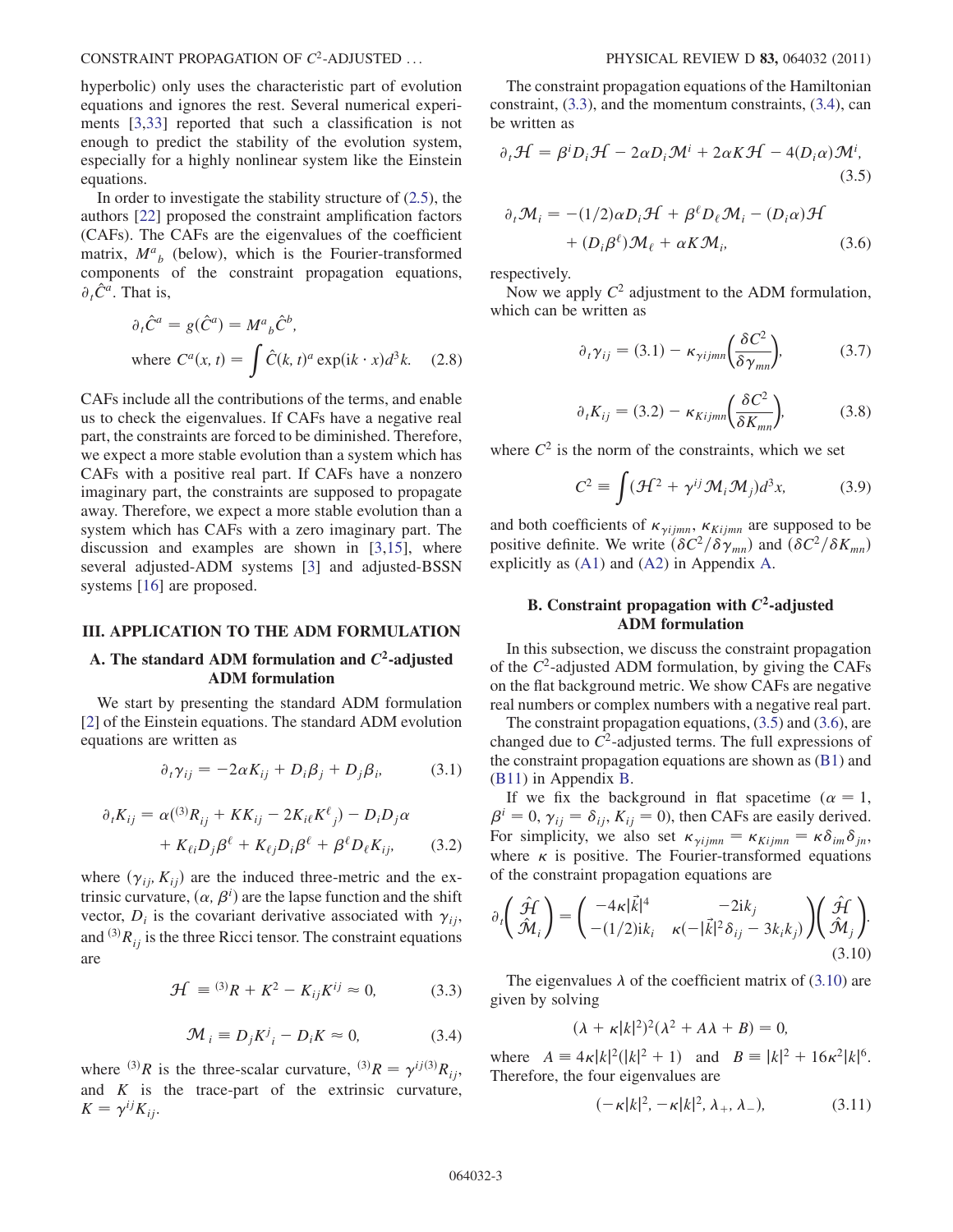where

$$
\lambda_{\pm} = -2\kappa |k|^2 (|k|^2 + 1) \pm |k|\sqrt{-1 + 4\kappa^2 |k|^2 (|k|^2 - 1)^2}.
$$
\n(3.12)

From the relation of the coefficients with solutions,

$$
\lambda_{+} + \lambda_{-} = -A < 0
$$
, and  $\lambda_{+} \lambda_{-} = B > 0$ , (3.13)

we find both the real parts of  $\lambda_+$  and  $\lambda_-$  are negative. Therefore, we see all four eigenvalues are complex numbers with a negative real part or negative real numbers.

On the other hand, the CAFs of the standard ADM formulation on the flat background  $\kappa = 0$  in ([3.11](#page-2-6))] are reduced to

$$
(0, 0, \pm i|\vec{k}|), \tag{3.14}
$$

where the real part of all of the CAFs are zero. Therefore the introduction of the  $C^2$ -adjusted terms to the evolution equations changes the constraint propagation equations to a self-decay system.

More precisely, CAFs depend on  $|k|^2$  if  $\kappa \neq 0$ . This dicates that adjusted terms affect to reduce high freindicates that adjusted terms affect to reduce high frequency error-growing modes. Since we intend not to change the original evolution equations drastically by adding adjusted terms, we consider only small  $\kappa$ . This limits the robustness of the system to the low frequency errorgrowing modes. Therefore the system may stop due to the low frequency modes, but the longer evolutions are expected to be obtained.

#### C. Detweiler's ADM formulation

We review Detweiler's ADM formulation [[25](#page-9-21)] for a comparison with the  $C^2$ -adjusted ADM formulation and the standard ADM formulation. Detweiler proposed an evolution system in order to ensure the decay of the norm of constraints,  $\partial_t C^2 < 0$ . His system can be treated as one of the adjusted ADM systems and the set of evolution equations can be written as

$$
\partial_t \gamma_{ij} = (3.1) + LD_{\gamma ij}, \tag{3.15}
$$

$$
\partial_t K_{ij} = (3.2) + LD_{Kij}, \tag{3.16}
$$

<span id="page-3-4"></span><span id="page-3-2"></span><span id="page-3-1"></span>where

$$
D_{\gamma ij} \equiv -\alpha^3 \gamma_{ij} \mathcal{H}, \qquad (3.17)
$$

$$
D_{Kij} = \alpha^3 (K_{ij} - (1/3)K\gamma_{ij}) \mathcal{H}
$$
  
+  $\alpha^2 [3(\partial_{(i}\alpha)\delta^k_{\ j)} - (\partial_{\ell}\alpha)\gamma_{ij}\gamma^{k\ell}] \mathcal{M}_k$   
+  $\alpha^3 [\delta^k_{\ (i}\delta^{\ell}_{\ j)} - (1/3)\gamma_{ij}\gamma^{k\ell}] D_k \mathcal{M}_{\ell},$  (3.18)

<span id="page-3-3"></span>where  $L$  is a constant. He found that with this particular combination of adjustments, the evolution of the norm constraints,  $C^2$ , can be negative definite when we apply the maximal slicing condition,  $K = 0$ , for fixing the lapse

function,  $\alpha$ . Note that the effectiveness with other gauge conditions remains unknown. The numerical demonstrations with Detweiler's ADM formulation are presented in [\[5,](#page-9-3)[22\]](#page-9-18), and there we can see the drastic improvements for stability.

The CAFs of Detweiler's ADM formulation on flat background metric are derived as [[22](#page-9-18)]

$$
\left(-(L/2)|\vec{k}|^2, -(L/2)|\vec{k}|^2, \right.
$$
  
 
$$
-(4L/3)|\vec{k}|^2 \pm \sqrt{|\vec{k}|^2(-1 + (4/9)L^2|\vec{k}|^2)}\right), \qquad (3.19)
$$

which indicates the constraints will damp down if  $L > 0$ , apparently a better feature than the standard ADM formulation.

### IV. NUMERICAL EXAMPLES

<span id="page-3-0"></span>We demonstrate the damping of constraint violations in numerical evolutions using the polarized Gowdy-wave spacetime, which is one of the standard tests for comparisons of formulations in numerical relativity as is known as the Apples-with-Apples test beds [\[26\]](#page-9-22). The tests have been used by several groups and were reported in the same manner (e.g. [[27](#page-9-23)[–29\]](#page-9-24)).

The test beds provide three tests of the solutions of the Einstein equations: gauge-wave, linear-wave, and Gowdywave tests. Among these tests, we report only on the Gowdy-wave test. This is because the other two are based on the flat backgrounds and the violations of constraints are already small, so that the differences of evolutions between the ADM,  $C^2$ -adjusted ADM, and Detweiler-ADM are indistinguishable.

#### A. Gowdy-wave test bed

The metric of the polarized Gowdy wave is given by

$$
ds^{2} = t^{-1/2}e^{\lambda/2}(-dt^{2} + dx^{2}) + t(e^{P}dy^{2} + e^{-P}dz^{2}),
$$
\n(4.1)

where P and  $\lambda$  are functions of x and t. The time coordinate  $t$  is chosen such that time increases as the universe expands, this metric is singular at  $t = 0$  which corresponds to the cosmological singularity.

For simple forms of the solutions, P and  $\lambda$  are given by

$$
P = J_0(2\pi t)\cos(2\pi x),\tag{4.2}
$$

$$
\lambda = -2\pi t J_0(2\pi t)J_1(2\pi t)\cos^2(2\pi x) + 2\pi^2 t^2 [J_0^2(2\pi t) + J_1^2(2\pi t)] - (1/2)\{(2\pi)^2 [J_0^2(2\pi) + J_1^2(2\pi)] - 2\pi J_0(2\pi)J_1(2\pi)\},
$$
\n(4.3)

where  $J_n$  is the Bessel function.

Following [\[26\]](#page-9-22), the new time coordinate  $\tau$ , which satisfies the harmonic slicing, is obtained by coordinate transformation as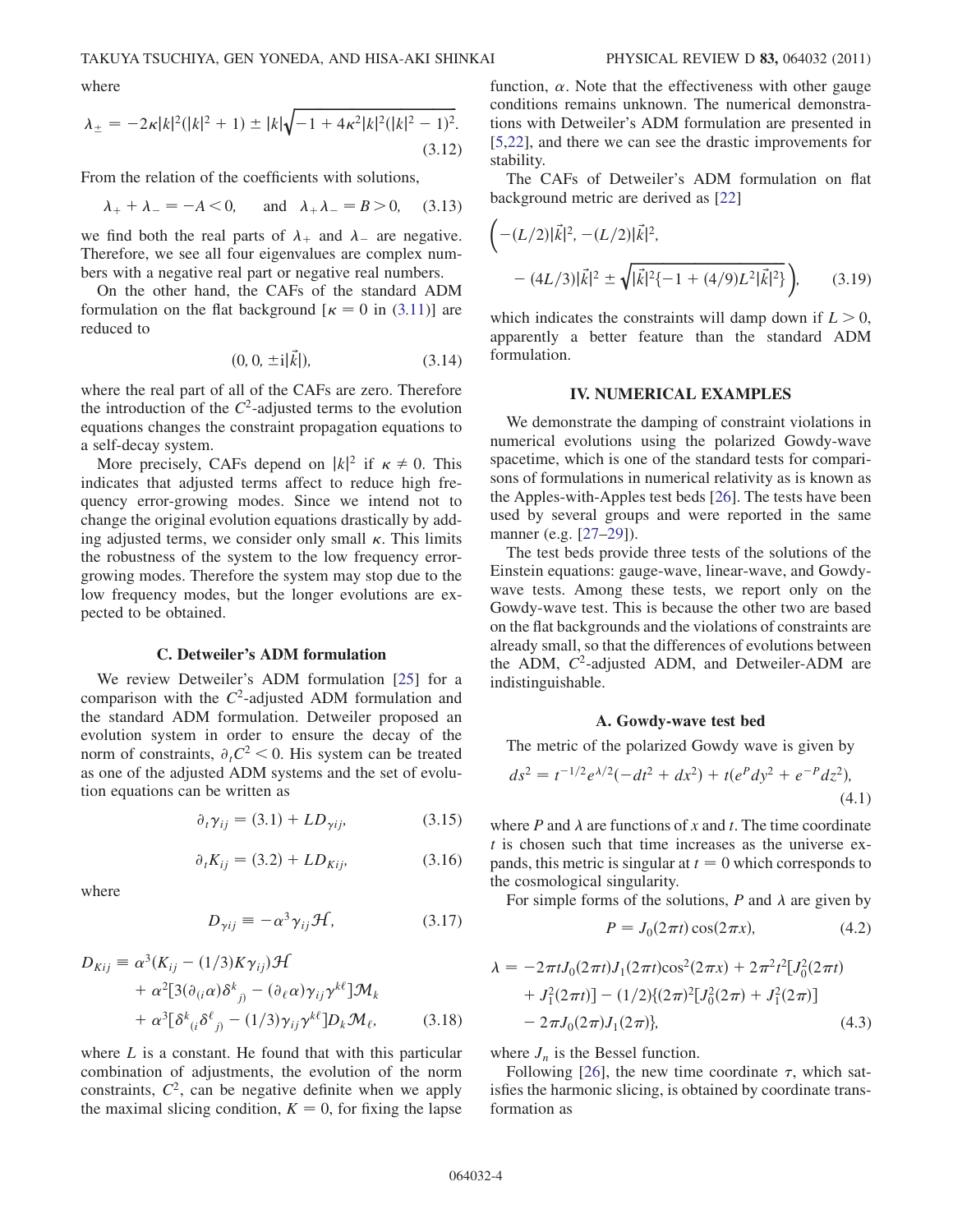CONSTRAINT PROPAGATION OF  $C^2$ -ADJUSTED ... PHYSICAL REVIEW D 83, 064032 (2011)

$$
t(\tau) = ke^{c\tau}, \tag{4.4}
$$

where  $k$  and  $c$  are arbitrary constants. We also follow [\[26\]](#page-9-22) for choosing these constants  $k$ ,  $c$ , and initial time  $t_0$  as

$$
k \sim 9.67076981276405
$$
,  $c \sim 0.002119511921460$ ,  
(4.5)

$$
t_0 = 9.875\,320\,582\,909\,82\tag{4.6}
$$

in such a way that the lapse function in the new time coordinate is unity and  $t = \tau$  at initial time.

We also use the following parameters specified in [[26](#page-9-22)]:

- (i) Simulation domain:  $x \in [-0.5, 0.5], y = z = 0.$
- (ii) Grid:  $x_n = -0.5 + (n (1/2))dx$ ,  $n = 1, ..., 100$ , where  $dx = 1/100$ .
- (iii) Time step:  $dt = 0.25 dx$ .
- (iv) Boundary conditions: Periodic boundary condition in the  $x$  direction and planar symmetry in  $y$  and z directions.
- (v) Gauge conditions: the harmonic slicing and  $\beta^i = 0$ .
- (vi) Scheme: second-order iterative Crank-Nicholson.

Our code passed convergence tests with the second-order accuracy.

### B. Constraint violations and the damping of the violations

Figure [1](#page-4-0) shows the L2 norm of the Hamiltonian constraint and momentum constraints with a function of backward time  $(-t)$  in the case of the standard ADM formulation ([3.1](#page-2-7)) and ([3.2](#page-2-8)). We see the violations of the momentum constraints are larger than that of the Hamiltonian constraint at the initial stage, and both grow

<span id="page-4-0"></span>

FIG. 1. The L2 norm of the Hamiltonian and momentum constraints of the Gowdy-wave evolution using the standard ADM formulation. We see that the violation of the momentum constraints is larger initially, and both violations are growing with time.

larger with time. The behavior is well known, and the starting point of the formulation problem.

We then compare the evolutions with three formulations: (a) the standard ADM formulation [\(3.1\)](#page-2-7) and [\(3.2\)](#page-2-8), (b) Detweiler's formulation [\(3.15\)](#page-3-1) and ([3.16\)](#page-3-2), and (c) the  $C^2$ -adjusted ADM formulation ([3.7](#page-2-9)) and [\(3.8\)](#page-2-10). We tuned the parameters L in (a), and  $\kappa_{vijmn}$  and  $\kappa_{Kijmn}$  in (c) within the expected ranges from the eigenvalue analyses. In the formulation (c), we set  $\kappa_{\gamma i j m n} = \kappa_{\gamma} \delta_{i m} \delta_{j n}$  and  $\kappa_{K i j m n} = \kappa_{\gamma} \delta_{i m} \delta_{j n}$  and  $\kappa_{K i j m n}$  $\kappa_K \delta_{im} \delta_{jn}$  for simplicity, and optimized  $\kappa_\gamma$  and  $\kappa_K$  in their positive ranges. We use  $L = -10^{+1.9}$  and  $(\kappa_{\gamma}, \kappa_{k}) =$  $(-10^{-9.0}, -10^{-3.5})$  for the plots, since the violation of constraints are minimized at  $t = -1000$  for those evolutions. Note that the signatures of  $(\kappa_{\gamma}, \kappa_{K})$  and L are reversed from the expected one in Secs. [II](#page-1-0) and [III](#page-2-0), respectively, since we integrate time backward.

We plot the L2 norms of  $C^2$  of these three formulations in Fig. [2.](#page-4-1) We see the constraint violations of (a) (the standard ADM formulation) and (b) (Detweiler's formulation) grow larger with time, while that of (c)  $(C^2$ -adjusted ADM formulation) almost coincide with (a) until  $t = -500$ , then the violation of (c) begins smaller than (a). The L2 violation level of (c) then keeps its magnitude at most  $O(10^{-3})$ , while those of (a) and (b) monotonically grow larger with oscillations. Figure [2](#page-4-1) shows up to  $t = -1000$ , but we confirmed this behavior up to  $t = -1700$ .

Figure [2](#page-4-1) tells us that the effects of Detweiler's adjustment appear at the initial stage, while  $C<sup>2</sup>$  adjustment

<span id="page-4-1"></span>

FIG. 2. The L2 norm of the constraints,  $C<sup>2</sup>$ , of the polarized Gowdy-wave tests with ADM and two types of adjusted formulations. The vertical axis is the logarithm of the  $C<sup>2</sup>$  and the horizontal axis is backward time. The solid line (a) is of the standard ADM formulation. The dot-dashed line (b) is the evolution with Detweiler's ADM with  $L = -10^{+1.9}$ . The dotted line (c) is the C<sup>2</sup>-adjusted ADM with  $\kappa_{\gamma} = -10^{-9.0}$  and  $\kappa_K = -10^{-3.5}$ . We see lines (a) and (c) almost overlap until  $t = -500$ , then case (c) keeps the L2 norm at the level  $\leq 10^{-3}$ , while lines (a) and (b) monotonically grow larger with oscillations. We confirmed this behavior up to  $t \approx -1700$ .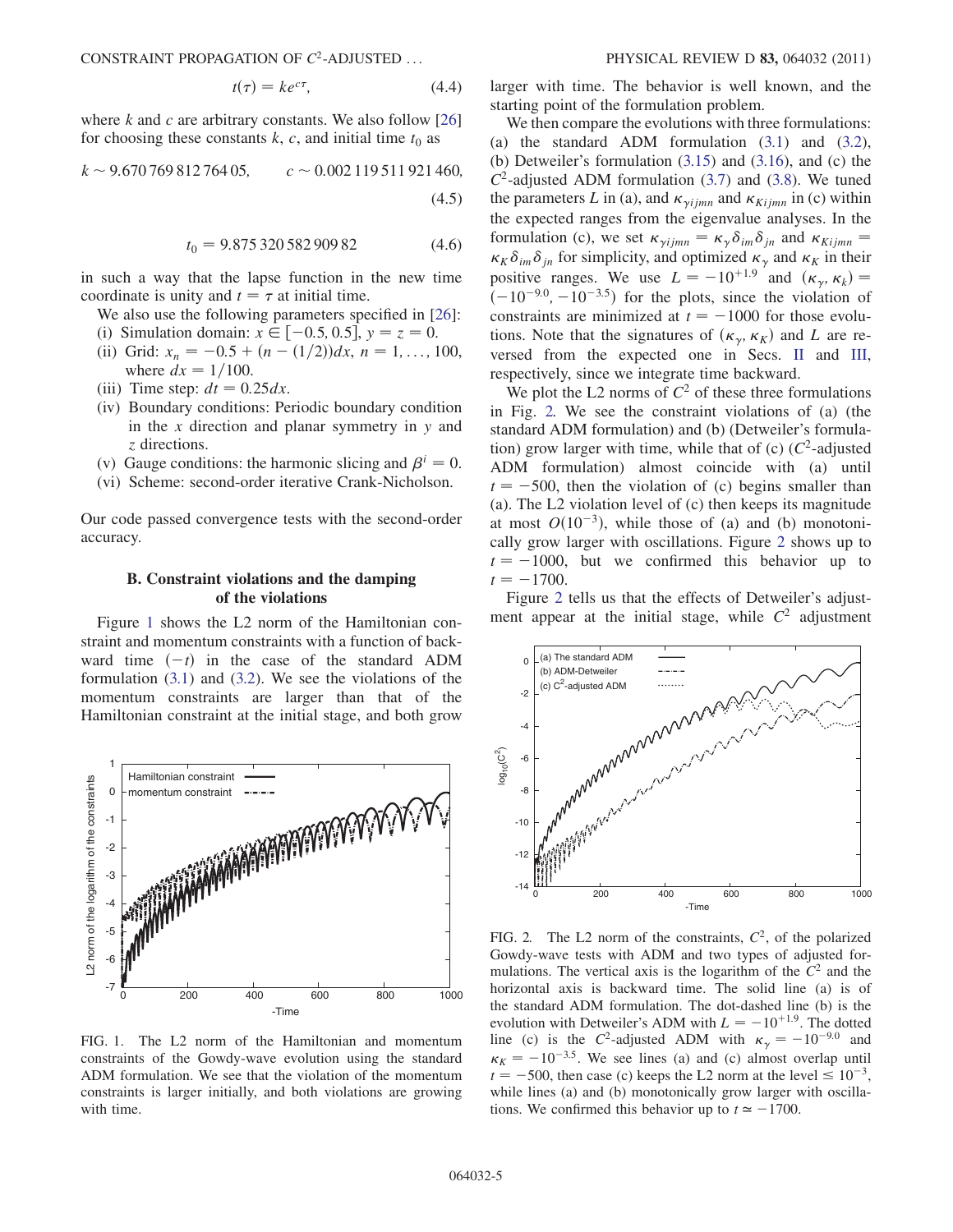contributes at the later stage. The time difference can be seen also from the magnitudes of adjustment terms in each evolution equations, which we show in Fig. [3.](#page-5-0) The lines (b1), (b2), (c1), and (c2) are the norms of  $D_{\gamma ij}$  in [\(3.17\)](#page-3-3),  $D_{Kij}$  in ([3.18](#page-3-4)),  $\delta C^2/\delta \gamma_{ij}$  in (A1), and  $\delta C^2/\delta K_{ij}$  in [\(A2\)](#page-6-1), respectively.

We see that the L2 norms of the adjusted terms of Detweiler's ADM formulation,  $D_{vii}$  and  $D_{Kii}$ , decrease, while those of the  $C^2$ -adjusted ADM formulation increase. If the magnitudes of the adjusted terms are smaller, the effects of the constraint damping become small. Therefore, the L2 norm of  $C^2$  of Detweiler's ADM formulation are not damped down in the later stage in Fig. [2.](#page-4-1)

One possible explanation for the weak effect of Detweiler's adjustment in the later stage is the existence of the lapse function,  $\alpha$  (and  $\alpha^2$ ,  $\alpha^3$ ), in the adjusted terms in ([3.17\)](#page-3-3) and [\(3.18](#page-3-4)). The Gowdy-wave test bed is the evolution to the initial singularity of the spacetime, and the lapse function becomes smaller with evolution. Note that in previous works [[5](#page-9-3),[22](#page-9-18)], we see that the constraint violations are damped down in the simulation with Detweiler's ADM formulation, where the lapse function  $\alpha$  is adopted by the geodesic condition.

In Fig. [4](#page-5-1), we plotted the magnitude of the original terms and the adjusted terms of  $C^2$ -adjusted ADM formulation; the first and second terms in  $(3.7)$  $(3.7)$  $(3.7)$  and  $(3.8)$ . We find that there is  $O(10^2)-O(10^5)$  of differences between them. Therefore, we conclude that the adjustments do not disturb the original ADM formulation, but control the violation of the constraints. We may understand that higher derivative terms in (A1) and ([A2\)](#page-6-1) work as artificial viscosity terms in numerics.

<span id="page-5-0"></span>

FIG. 3. The magnitudes of the adjusted terms in each equation for the evolutions shown in Fig. [2.](#page-4-1) The vertical axis is the logarithm of the adjusted terms. The horizontal axis is backward time. The lines (b1) and (b2) are the adjusted terms ([3.17\)](#page-3-3) and [\(3.18](#page-3-4)), respectively. The lines (c1) and (c2) are the adjusted terms (A1) and ([A2](#page-6-1)), respectively. We see the adjustments in Detweiler-ADM [the lines (b1) and (b2)] decrease with time, which indicates that these contributions become less effective.

<span id="page-5-1"></span>

FIG. 4. Comparison of the magnitude of the original terms and the adjusted terms of the  $C^2$ -adjusted ADM formulation ([3.7\)](#page-2-9) and [\(3.8\)](#page-2-10). The lines (c3) and (c4) are the L2 norm of the original terms [the evolution equations of  $g_{ij}$  and  $K_{ij}$ , ([3.1\)](#page-2-7) and [\(3.2](#page-2-8))], respectively. The lines (c5) and (c6) are the L2 norm of the adjusted terms, which is the second terms of the right-hand side of ([3.7](#page-2-9)) and ([3.8](#page-2-10)), respectively. We see the adjusted terms are ''tiny,'' compared with the original terms.

### C. Parameter dependence of the  $C<sup>2</sup>$ -adjusted ADM formulation

There are two parameters,  $\kappa_{\gamma}$  and  $\kappa_{K}$ , in the  $C^{2}$ -adjusted ADM formulation and we next study the sensitivity of these two on the damping effect to the constraint violation.

Figure [5](#page-6-3) shows the dependences on  $\kappa_{\gamma}$  and  $\kappa_{K}$ . In Fig. [5\(a\),](#page-6-4) we fix  $\kappa_K = 0$  and change  $\kappa_\gamma$ . In Fig. [5\(b\),](#page-6-4) we fix  $\kappa_{\gamma} = 0$  and change  $\kappa_{K}$ . In Fig. [5\(a\)](#page-6-4), we see that all the simulations stop soon after the damping effect appears. On the other hand, in Fig. [5\(b\),](#page-6-4) we see that the simulations continue with constraint-damping effects. These results suggest  $\kappa_K \neq 0$  or  $\kappa_\gamma = 0$  is essential to keep the constraint-damping effects.

We think the trigger for stopping evolutions in the cases of Fig. [5\(a\)](#page-6-4) (when  $\kappa_K = 0$ ) is the term  $\mathbb{H}^{abcd}_{5}(\partial_a \partial_b \partial_c \partial_d \mathcal{H})$ <br>which appears in the constraint propagation equation of the which appears in the constraint propagation equation of the Hamiltonian constraint, ([B1\)](#page-7-0). We evaluated and checked each terms and found that  $\mathbb{H}^{abcd}_{5}$  exponentially grows in time and dominates the other terms in [\(B1](#page-7-0)) before the simulation stops. Since  $\mathbb{H}_5^{abcd}$  consists of  $\gamma^{ij}\gamma^{mn}$  [see [\(A5](#page-7-2)) and [\(B6\)](#page-7-3)], the time backward integration of Gowdy spacetime makes this term disastrous. So that, in this Gowdy test bed, the cases  $\kappa_{\gamma} = 0$  reduce this trouble and keep the evolution with constraint-damping effects.

The sudden stops of evolutions in Fig.  $5(a)$  can be interpreted due to a nonlinear growth of ''constraint shocks,'' since the adjusted terms are highly nonlinear. The robustness against a constraint shock is hard to be proved, but the continuous evolution cases in Fig. [5\(b\)](#page-6-4) may show that a remedial example is available by tuning parameters.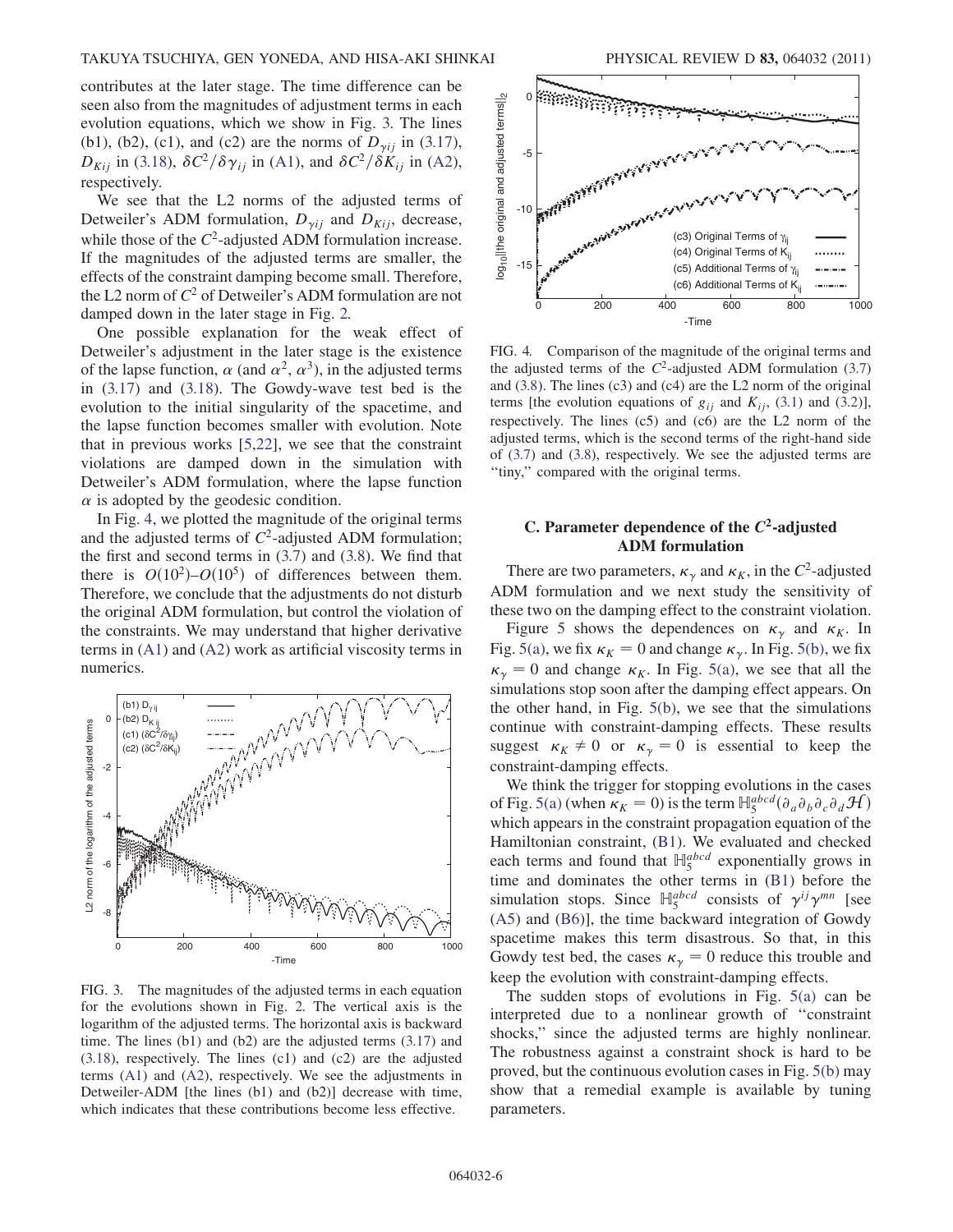<span id="page-6-3"></span>

<span id="page-6-4"></span>FIG. 5. Parameter dependence of the  $C^2$ -adjusted ADM formulation. The vertical axis is the logarithm of the  $C^2$  and the horizontal axis is backward time. The left panel (A) is the evolutions with  $\kappa_K = 0$  and  $\kappa_{\gamma} = -10^{-2.0}$ ,  $-10^{-3.0}$ ,  $-10^{-4.0}$ ,  $-10^{-5.0}$ . The right panel (B) is the cases with  $\kappa_{\gamma} = 0$  and  $\kappa_{K} = -10^{-1.6}$ ,  $-10^{-2.6}$ ,  $-10^{-3.6}$ ,  $-10^{-4.6}$ . In (A), we see that the simulations stop soon after the constraint dumping effect appears. In (B), we see that the simulations continue with constraint-damping effects.

#### V. SUMMARY

<span id="page-6-0"></span>In order to construct a robust and stable formulation, we proposed a new set of evolution equations, which we call the  $C<sup>2</sup>$ -adjusted ADM formulation. We applied the adjusting method suggested by Fiske [\[24\]](#page-9-20) to the ADM formulation. We obtained the evolution equations as  $(A1)$  and  $(A2)$  $(A2)$ and the constraint propagation equations [\(B1\)](#page-7-0) and ([B11\)](#page-8-0), and also discussed the constraint propagation of this system. We analyzed the constraint amplification factors (CAFs) on the flat background, and confirmed that all of the CAFs have a negative real part which indicates the damping of the constraint violations. We then performed numerical tests with the polarized Gowdy wave and showed the damping of the constraint violations as expected.

There are two advantages of the  $C<sup>2</sup>$ -adjusted system. One is that we can uniquely determine the form of the adjustments. The other is that we can specify the effective signature of the coefficiencies (Lagrange multipliers) independent on the background. (The term ''effective'' means that the system has the property of the damping constraint violations.) In our previous study [[22](#page-9-18)], we systematically examined several combinations of adjustments to the ADM evolution equations, and discuss the effective signature of those Lagrange multipliers using CAFs as the guiding principle. However, the  $C^2$ -adjusted idea [\(2.6\)](#page-1-4) automatically includes this guiding principle. We confirm this fact using CAF analysis on the flat background.

The  $C<sup>2</sup>$ -adjusted idea is one of the useful ideas to decide the adjustments with theoretical logic. We are now applying this idea also to the BSSN formulation which will be presented elsewhere in the near future.

We performed the simulation with the  $C<sup>2</sup>$ -adjusted ADM formulation on the Gowdy-wave spacetime and confirmed the effect of the constraint dumping. We investigated the parameter dependencies and found that the constraint-damping effect does not continue due to one of the adjusted terms. We also found that Detweiler's adjustment [[25](#page-9-21)] is not so effective against constraint violations on this spacetime. Up to this moment, we do not yet know how to choose the ranges of parameters which are suitable to damp the constraint violations unless the simulations are actually performed.

It would be helpful if there are methods to monitor the order of constraint violations and to maintain them by tuning the Lagrange multipliers automatically. Such an implementation would make numerical relativity more friendly to the beginners. Applications of the controlling theories in this direction are in progress.

### ACKNOWLEDGMENTS

The authors appreciate the anonymous referee for many helpful comments which have improved the paper. This work was supported partially by the Grant-in-Aid for Scientific Research Fund of Japan Society of the Promotion of Science, No. 22540293 (H. S.). Numerical computations were carried out on Altix3700 BX2 at YITP in Kyoto University, and on the RIKEN Integrated Cluster of Clusters (RICC).

### APPENDIX A: THE ADDITIONAL  $C^2$ -ADJUSTED TERMS

<span id="page-6-2"></span>The adjusted terms  $\delta C^2/\delta \gamma_{mn}$  and  $\delta C^2/\delta K_{mn}$  in [\(3.7\)](#page-2-9) and ([3.8](#page-2-10)) are written as

<span id="page-6-1"></span>
$$
\frac{\delta C^2}{\delta \gamma_{mn}} = 2H_1^{mn} \mathcal{H} - 2(\partial_{\ell} H_2^{mn\ell}) \mathcal{H} - 2H_2^{mn\ell} (\partial_{\ell} \mathcal{H})
$$
  
+ 2(\partial\_k \partial\_{\ell} H\_3^{mnk\ell}) \mathcal{H} + 4(\partial\_{\ell} H\_3^{mnk\ell}) (\partial\_k \mathcal{H})  
+ 2H\_3^{mnk\ell} (\partial\_k \partial\_{\ell} \mathcal{H}) + 2M\_{1i}^{mn} \mathcal{M}^i  
- 2(\partial\_{\ell} M\_{2i}^{mn\ell}) \mathcal{M}^i - 2M\_{2i}^{mn\ell} (\partial\_{\ell} \mathcal{M}^i) - \mathcal{M}^m \mathcal{M}^n, (A1)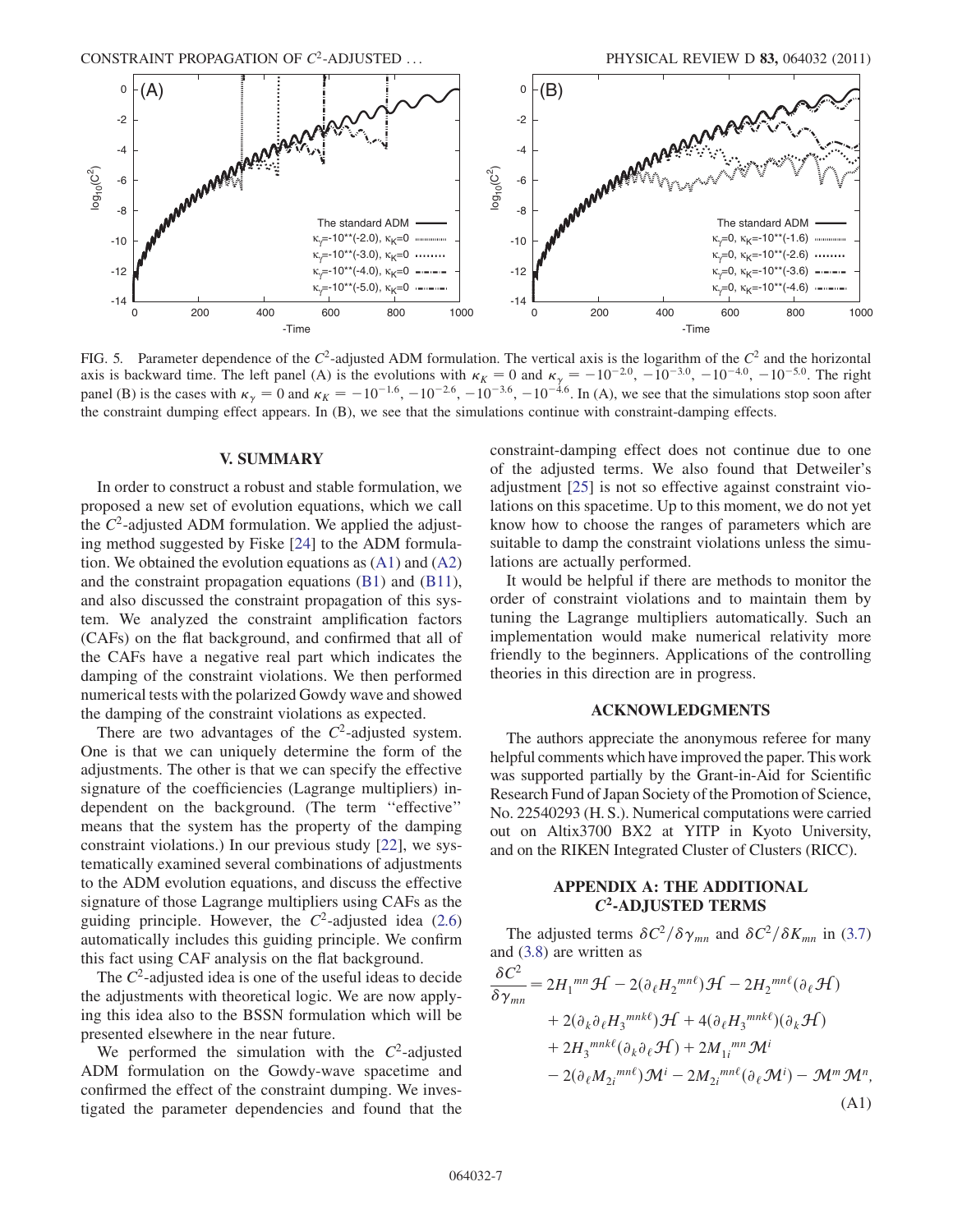<span id="page-7-0"></span>
$$
\frac{\delta C^2}{\delta K_{mn}} = 2H_4^{mn} \mathcal{H} + 2M_{3i}^{mn} \mathcal{M}^i - 2(\partial_\ell M_{4i}^{mn\ell}) \mathcal{M}^i
$$

$$
- 2M_{4i}^{mn\ell} (\partial_\ell \mathcal{M}^i), \tag{A2}
$$

where

$$
H_1^{mn} = -2R^{mn} + {^{(3)}\Gamma^{m}}{^{(3)}\Gamma^n} - {^{(3)}\Gamma^{meb}}{^{(3)}\Gamma^n}_{eb}
$$
  
- 2KK<sup>mn</sup> + 2K<sup>m</sup><sub>j</sub>K<sup>nj</sup>, (A3)

<span id="page-7-2"></span> $H_2^{imn} = -\gamma^{\ell m(3)}\Gamma^n - \gamma^{\ell n(3)}\Gamma^m + \gamma^{mn(3)}\Gamma^{\ell} + {}^{(3)}\Gamma^{nm\ell}$  $+(3) \Gamma^{mn\ell}$  – (3)  $\Gamma^{\ell nm}$ , (A4)

$$
H_3^{ijmn} = \frac{1}{2} \gamma^{m\ell} \gamma^{nk} + \frac{1}{2} \gamma^{km} \gamma^{n\ell} - \gamma^{k\ell} \gamma^{mn}, \tag{A5}
$$

$$
H_4^{mn} = 2\gamma^{mn}K - 2K^{mn},\tag{A6}
$$

$$
M_1^{mn}{}_{i} = -\frac{1}{2} K_{\ell i,j} \gamma^{jm} \gamma^{\ell n} - \frac{1}{2} K_{\ell i,j} \gamma^{jn} \gamma^{\ell m} + \frac{1}{2} {}^{(3)} \Gamma^n K^m{}_{i} + \frac{1}{2} {}^{(3)} \Gamma^m K^n{}_{i} + {}^{(3)} \Gamma^{amn} K_{ai} - \frac{1}{2} K^{mc} \gamma^{nb} \gamma_{bc,i} - \frac{1}{2} K^{nc} \gamma^{mb} \gamma_{bc,i} + K_{ab,i} \gamma^{am} \gamma^{bn},
$$
 (A7)

$$
M_2^{\ell mn}{}_{i} = -\frac{1}{2}\gamma^{n\ell}K^m{}_{i} - \frac{1}{2}\gamma^{m\ell}K^n{}_{i} + \frac{1}{2}\gamma^{mn}K^{\ell}{}_{i} + \frac{1}{2}K^{nm}\delta^{\ell}{}_{i},\tag{A8}
$$

$$
M_3^{mn}{}_{i} = -\frac{1}{2}^{(3)} \Gamma^m \delta^n{}_{i} - \frac{1}{2} \Gamma^n \delta^m{}_{i} + \frac{1}{2} \gamma^{na} \gamma^{mb} \gamma_{ab,i}, \quad \text{(A9)}
$$

$$
M_4^{\ell mn}{}_{i} = \frac{1}{2} \gamma^{\ell m} \delta^n{}_{i} + \frac{1}{2} \gamma^{\ell n} \delta^m{}_{i} - \gamma^{mn} \delta^{\ell}{}_{i}. \tag{A10}
$$

 $H_1^{mn}, H_2^{imn}, H_3^{ijmn}, H_4^{mn}, M_1^{mn}, M_2^{jmn}, M_3^{mn}, M_4^{jmn}$  are the same with the appendix of [[23](#page-9-19)] if  $(m, n) = (n, m)$ .

# <span id="page-7-1"></span>APPENDIX B: THE CONSTRAINT PROPAGATION EQUATIONS OF  $C^2$ -ADJUSTED ADM FORMULATION

The propagation equation of the Hamiltonian constraint with  $C^2$ -adjusted ADM formulation can be written as

$$
\partial_t \mathcal{H} = \mathbb{H}_1 \mathcal{H} + \mathbb{H}_2{}^a (\partial_a \mathcal{H}) + \mathbb{H}_3{}^{ab} (\partial_a \partial_b \mathcal{H})
$$
  
+  $\mathbb{H}_4{}^{abc} (\partial_a \partial_b \partial_c \mathcal{H}) + \mathbb{H}_5{}^{abcd} (\partial_a \partial_b \partial_c \partial_d \mathcal{H})$   
+  $\mathbb{H}_{6a} \mathcal{M}^a + \mathbb{H}_{7a}{}^b (\partial_b \mathcal{M}^a) + \mathbb{H}_{8a}{}^{bc} (\partial_b \partial_c \mathcal{M}^a)$   
+  $\mathbb{H}_{9a}{}^{bcd} (\partial_b \partial_c \partial_d \mathcal{M}^a),$  (B1)

where

$$
\mathbb{H}_{1} = 2\alpha K - 2\kappa_{\gamma m n i j} \{H_{1}^{mn} H_{1}^{ij} - H_{1}^{mn} (\partial_{c} H_{2}^{ijc}) + H_{1}^{mn} (\partial_{d} \partial_{c} H_{3}^{ijdc}) + H_{2}^{mn\ell} (\partial_{\ell} H_{1}^{ij}) - H_{2}^{mn\ell} (\partial_{\ell} \partial_{c} H_{2}^{ijc})
$$
  
+  $H_{2}^{mn\ell} (\partial_{\ell} \partial_{d} \partial_{c} H_{3}^{ijdc}) + H_{3}^{mnk\ell} (\partial_{k} \partial_{\ell} H_{1}^{ij}) - H_{3}^{mnk\ell} (\partial_{k} \partial_{\ell} \partial_{c} H_{2}^{ijc}) + H_{3}^{mnk\ell} (\partial_{k} \partial_{\ell} \partial_{c} H_{3}^{ijdc})\}- 2(\partial_{\ell} \kappa_{\gamma m n i j}) \{H_{2}^{mn\ell} H_{1}^{ij} - H_{2}^{mn\ell} (\partial_{c} H_{2}^{ijc}) + H_{2}^{mn\ell} (\partial_{d} \partial_{c} H_{3}^{ijdc}) + 2H_{3}^{mnk\ell} (\partial_{k} H_{1}^{ij}) - 2H_{3}^{mnk\ell} (\partial_{k} \partial_{c} H_{2}^{ijc})$   
+  $2H_{3}^{mn\ell k} (\partial_{k} \partial_{d} \partial_{c} H_{3}^{ijdc})\} - 2(\partial_{k} \partial_{\ell} \kappa_{\gamma m n i j}) \{H_{3}^{mnk\ell} H_{1}^{ij} - H_{3}^{mnk\ell} (\partial_{c} H_{2}^{ijc}) + H_{3}^{mnk\ell} (\partial_{d} \partial_{c} H_{3}^{ijdc})\}- 2\kappa_{Kmn i j} H_{4}^{mn} H_{4}^{ij},$  (B2)

$$
\mathbb{H}_{2}^{a} = \beta^{a} - 2\kappa_{\gamma m n i j} \{-H_{1}^{mn} H_{2}^{ija} + 2H_{1}^{mn} (\partial_{c} H_{3}^{ijac}) + H_{2}^{mn a} H_{1}^{i j} - H_{2}^{mn a} (\partial_{c} H_{2}^{ijc}) - H_{2}^{mn \ell} (\partial_{\ell} H_{2}^{ija}) \n+ H_{2}^{m n a} (\partial_{d} \partial_{c} H_{3}^{i j dc}) + 2H_{2}^{mn \ell} (\partial_{\ell} \partial_{c} H_{3}^{i j ac}) + H_{3}^{mn a} (\partial_{\ell} H_{1}^{i j}) + H_{3}^{mn k a} (\partial_{k} H_{1}^{i j}) - H_{3}^{mn a} (\partial_{\ell} \partial_{c} H_{2}^{i j c}) \n- H_{3}^{mn k a} (\partial_{k} \partial_{c} H_{2}^{i j c}) - H_{3}^{mn k \ell} (\partial_{k} \partial_{\ell} H_{2}^{i ja}) + H_{3}^{mn a} (\partial_{\ell} \partial_{d} \partial_{c} H_{3}^{i j dc}) + H_{3}^{mn k a} (\partial_{k} \partial_{d} \partial_{c} H_{3}^{i j dc}) \n+ 2H_{3}^{mn k \ell} (\partial_{k} \partial_{\ell} \partial_{c} H_{3}^{i j ac})\} - 2(\partial_{\ell} \kappa_{\gamma m n i j}) \{-H_{2}^{mn \ell} H_{2}^{i ja} + 2H_{2}^{mn \ell} (\partial_{c} H_{3}^{i j ac}) + 2H_{3}^{mn \ell a} H_{1}^{i j} - 2H_{3}^{mn \ell a} (\partial_{c} H_{2}^{i j c}) \n- 2H_{3}^{mn \ell k} (\partial_{k} H_{2}^{i ja}) + 2H_{3}^{mn \ell a} (\partial_{d} \partial_{c} H_{3}^{i ja c}) + 4H_{3}^{mn \ell k} (\partial_{k} \partial_{c} H_{3}^{i j ac})\} \n- 2(\partial_{k} \partial_{\ell} \kappa_{\gamma m n i j}) \{-H_{3}^{mn k \ell} H_{2}^{i ja} + 2H_{3}^{mn k \ell} (\partial_{c} H_{3}^{i j ac})\},
$$
\n(B3)

<span id="page-7-3"></span>
$$
\mathbb{H}_{3}^{ab} = -2\kappa_{\gamma m n i j} \{H_{1}^{mn} H_{3}^{ijab} - H_{2}^{mn a} H_{2}^{ijb} + 2H_{2}^{mn a} (\partial_{c} H_{3}^{ijbc}) + H_{2}^{mn \ell} (\partial_{\ell} H_{3}^{ijab}) + H_{3}^{mn ab} H_{1}^{ij} - H_{3}^{mn ab} (\partial_{c} H_{2}^{ijc})
$$
  
\n
$$
- H_{3}^{mn a \ell} (\partial_{\ell} H_{2}^{ijb}) - H_{3}^{mn k a} (\partial_{k} H_{2}^{ijb}) + H_{3}^{mn ab} (\partial_{d} \partial_{c} H_{3}^{ijdc}) + 2H_{3}^{mn a \ell} (\partial_{\ell} \partial_{c} H_{3}^{ijbc}) + 2H_{3}^{mn k a} (\partial_{k} \partial_{c} H_{3}^{ijbc})
$$
  
\n
$$
+ H_{3}^{mn k \ell} (\partial_{k} \partial_{\ell} H_{3}^{ijab}) \} - 2(\partial_{\ell} \kappa_{\gamma m n i j}) \{H_{2}^{mn \ell} H_{3}^{ijab} - 2H_{3}^{mn l a} H_{2}^{ijb} + 4H_{3}^{mn l a} (\partial_{c} H_{3}^{ijbc}) + 2H_{3}^{mn l k} (\partial_{k} H_{3}^{ijab}) \}
$$
  
\n
$$
- 2(\partial_{k} \partial_{\ell} \kappa_{\gamma m n i j}) H_{3}^{mn k \ell} H_{3}^{ijab}, \tag{B4}
$$

$$
\mathbb{H}_{4}^{abc} = -2\kappa_{\gamma m n i j} \{H_{2}^{m n a} H_{3}^{ijbc} - H_{3}^{m n a b} H_{2}^{ijc} + 2H_{3}^{m n a b} (\partial_{e} H_{3}^{ijce}) + H_{3}^{m n a \ell} (\partial_{\ell} H_{3}^{ijbc}) + H_{3}^{m n k a} (\partial_{k} H_{3}^{ijbc})\}
$$
\n
$$
-4(\partial_{k} \kappa_{\gamma m n i j}) H_{3}^{m n k a} H_{3}^{ijbc},\tag{B5}
$$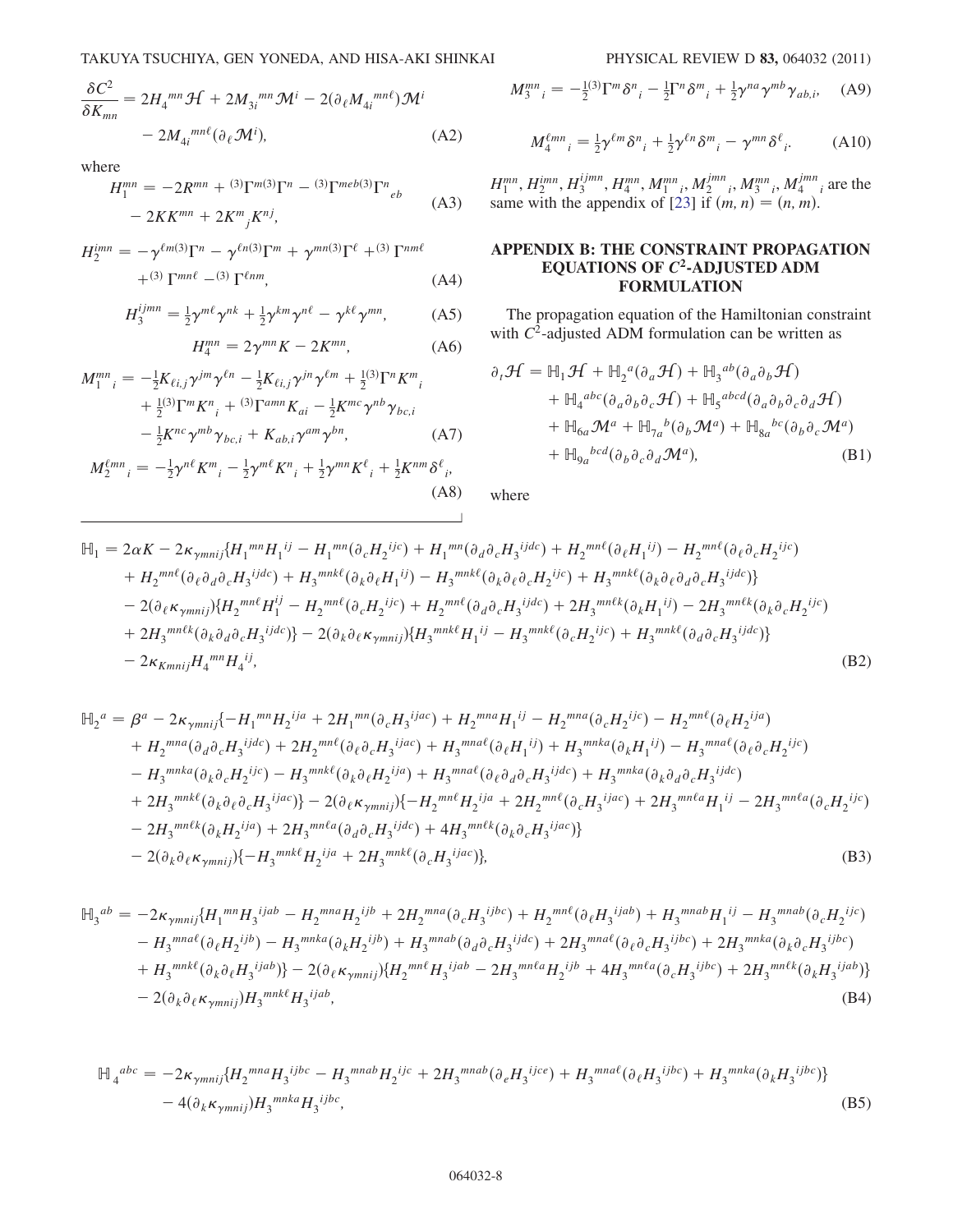CONSTRAINT PROPAGATION OF  $C^2$ -ADJUSTED ... PHYSICAL REVIEW D 83, 064032 (2011)

$$
\mathbb{H}_{5}^{abcd} = -2\kappa_{\gamma m n i j} H_{3}^{mnab} H_{3}^{ijcd}, \tag{B6}
$$

$$
\mathbb{H}_{6a} = -2\alpha^{(3)}\Gamma^{b}{}_{ba} - 4\alpha_{,a} - \kappa_{\gamma m n i j} \{2H_{1}^{mn}M_{1a}^{ij} - 2H_{1}^{mn}(\partial_{d}M_{2a}^{ijd}) - H_{1}^{mn}\mathcal{M}^{(i}\delta_{a}^{j)} + 2H_{2}^{mn\ell}(\partial_{\ell}M_{1a}^{ij})
$$
  
\n
$$
-2H_{2}^{mn\ell}(\partial_{\ell}\partial_{d}M_{2a}^{ijd}) + 2H_{3}^{mnk\ell}(\partial_{k}\partial_{\ell}M_{1a}^{ij}) - 2H_{3}^{mnk\ell}(\partial_{k}\partial_{\ell}\partial_{d}M_{2a}^{ijd})\} - (\partial_{\ell}\kappa_{\gamma m n i j})\{2H_{2}^{mn\ell}M_{1a}^{ij}
$$
  
\n
$$
-2H_{2}^{mn\ell}(\partial_{d}M_{2a}^{ijd}) - H_{2}^{mn\ell}\mathcal{M}^{(i}\delta_{a}^{j)} + 4H_{3}^{mn\ell k}(\partial_{k}M_{1a}^{ij}) - 4H_{3}^{mn\ell k}(\partial_{k}\partial_{d}M_{2a}^{ijd})\} - (\partial_{k}\partial_{\ell}\kappa_{\gamma m n i j})
$$
  
\n
$$
\{2H_{3}^{mnk\ell}M_{1a}^{ij} - 2H_{3}^{mnk\ell}(\partial_{d}M_{2a}^{ijd}) - H_{3}^{mnk\ell}\mathcal{M}^{(i}\delta_{a}^{j)}\} - \kappa_{Kmn i j}\{2H_{4}^{mn}M_{3a}^{ij} - 2H_{4}^{mn}(\partial_{\ell}M_{4a}^{ij\ell})\},
$$
 (B7)

$$
\mathbb{H}_{7a}{}^{b} = -2\alpha\delta^{b}{}_{a} - \kappa_{\gamma mnij}\{-2H_{1}{}^{mn}M_{2a}{}^{ijb} + 2H_{2}{}^{mnb}M_{1a}{}^{ij} - 2H_{2}{}^{mnb}(\partial_{d}M_{2a}{}^{ijd}) - 2H_{2}{}^{mn\ell}(\partial_{\ell}M_{2a}{}^{ijb}) - H_{2}{}^{mnb}\mathcal{M}^{j}\delta^{i}_{a} \n- H_{2}{}^{mnb}\mathcal{M}^{i}\delta^{j}{}_{a} + 2H_{3}{}^{mnb\ell}(\partial_{\ell}M_{1a}{}^{ij}) + 2H_{3}{}^{mnkb}(\partial_{k}M_{1a}{}^{ij}) - 2H_{3}{}^{mnb\ell}(\partial_{\ell}\partial_{d}M_{2a}{}^{ijd}) - 2H_{3}{}^{mnkb}(\partial_{k}\partial_{d}M_{2a}{}^{ijd}) \n- 2H_{3}{}^{mnk\ell}(\partial_{k}\partial_{\ell}M_{2a}{}^{ijb}) - H_{3}{}^{mnb\ell}(\partial_{\ell}\mathcal{M}^{i})\delta^{j)}{}_{a} - H_{3}{}^{mnb\ell}(\partial_{\ell}\mathcal{M}^{j})\delta^{i}{}_{a}\} - (\partial_{\ell}\kappa_{\gamma mnij})\{-2H_{2}{}^{mn\ell}M_{2a}{}^{ijb} \n+ 4H_{3}{}^{mn\ell b}M_{1a}{}^{ij} - 4H_{3}{}^{mn\ell b}(\partial_{d}M_{2a}{}^{ijd}) - 4H_{3}{}^{mn\ell k}(\partial_{k}M_{2a}{}^{ijb}) - 2H_{3}{}^{mn\ell b}\mathcal{M}^{j}\delta^{i}{}_{a} - 2H_{3}{}^{mn\ell b}\mathcal{M}^{i}\delta^{j}{}_{a}\} \n+ 2(\partial_{k}\partial_{\ell}\kappa_{\gamma mnij})H_{3}{}^{mnk\ell}M_{2a}{}^{ijb} + 2\kappa_{Kmnij}H_{4}{}^{mn}M_{4a}{}^{ijb},
$$
\n(B8)

$$
\mathbb{H}_{8a}^{bc} = -\kappa_{\gamma m n i j} \{-2H_2^{m n b} M_{2a}^{i j c} + 2H_3^{m n b c} M_{1a}^{i j} - 2H_3^{m n b c} (\partial_d M_{2a}^{i j d}) - 2H_3^{m n b \ell} (\partial_{\ell} M_{2a}^{i j c}) - 2H_3^{m n k b} (\partial_k M_{2a}^{i j c}) - H_3^{m n b c} \mathcal{M}^j \delta^i{}_a - H_3^{m n b c} \mathcal{M}^i \delta^j{}_a \} + 4(\partial_k \kappa_{\gamma m n i j}) H_3^{m n k b} M_{2a}^{i j c}, \tag{B9}
$$

$$
\mathbb{H}_{9a}^{bcd} = 2\kappa_{\gamma m n i j} H_3^{m n b c} M_{2a}^{ij d}.
$$
\n(B10)

<span id="page-8-0"></span>The propagation equation of the momentum constraint with  $C^2$ -adjusted ADM formulation can be written as

$$
\partial_t \mathcal{M}_a = \mathbb{M}_{1a} \mathcal{H} + \mathbb{M}_{2a}{}^b(\partial_b \mathcal{H}) + \mathbb{M}_{3a}{}^{bc}(\partial_b \partial_c \mathcal{H}) + \mathbb{M}_{4a}{}^{bcd}(\partial_b \partial_c \partial_d \mathcal{H}) + \mathbb{M}_{5ab} \mathcal{M}^b + \mathbb{M}_{6ab}{}^c(\partial_c \mathcal{M}^b)
$$
  
+  $\mathbb{M}_{7ab}{}^{cd}(\partial_c \partial_d \mathcal{M}^b)$ , (B11)

where

$$
\mathbb{M}_{1a} = -\alpha_{,a} - 2\kappa_{\gamma m n i j} \{ M_{1a}{}^{mn} H_1{}^{ij} - M_{1a}{}^{mn} (\partial_c H_2{}^{ijc}) + M_{1a}{}^{mn} (\partial_d \partial_c H_3{}^{ijdc}) + M_{2a}{}^{mn\ell} (\partial_{\ell} H_1{}^{ij}) - M_{2a}{}^{mn\ell} (\partial_{\ell} \partial_c H_2{}^{ijc})
$$
  
+  $M_{2a}{}^{mn\ell} (\partial_{\ell} \partial_d \partial_c H_3{}^{ijdc}) \} - 2(\partial_{\ell} \kappa_{\gamma m n i j}) \{ M_{2a}{}^{mn\ell} H_1{}^{ij} - M_{2a}{}^{mn\ell} (\partial_c H_2{}^{ijc}) + M_{2a}{}^{mn\ell} (\partial_d \partial_c H_3{}^{ijdc}) \}$   
-  $2\kappa_{Kmn i j} \{ M_{3a}{}^{mn} H_4{}^{ij} + M_{4a}{}^{mn\ell} (\partial_{\ell} H_4{}^{ij}) \} - 2(\partial_{\ell} \kappa_{Kmn i j}) M_{4a}{}^{mn\ell} H_4{}^{ij},$  (B12)

$$
\mathbb{M}_{2a}^{b} = -\frac{1}{2}\alpha\delta_{a}^{b} - 2\kappa_{\gamma m n i j}\{-M_{1a}^{mn}H_{2}^{ijb} + 2M_{1a}^{mn}(\partial_{c}H_{3}^{ijbc}) + M_{2a}^{mnb}H_{1}^{ij} - M_{2a}^{mnb}(\partial_{c}H_{2}^{ijc}) - M_{2a}^{mn\ell}(\partial_{\ell}H_{2}^{ijb})
$$
  
+  $M_{2a}^{mnb}(\partial_{d}\partial_{c}H_{3}^{ijdc}) + 2M_{2a}^{mn\ell}(\partial_{\ell}\partial_{c}H_{3}^{ijbc})\} - 2(\partial_{\ell}\kappa_{\gamma m n i j})\{-M_{2a}^{mn\ell}H_{2}^{ijb} + 2M_{2a}^{mn\ell}(\partial_{c}H_{3}^{ijbc})\}$   
-  $2\kappa_{Kmn i j}M_{4a}^{mnb}H_{4}^{ij}$ , (B13)

$$
\mathbb{M}_{3a}^{bc} = -2\kappa_{\gamma m n i j} \{ M_{1a}^{mn} H_3^{ijbc} - M_{2a}^{mnb} H_2^{ijc} + 2M_{2a}^{mnb} (\partial_d H_3^{ijcd}) + M_{2a}^{mn\ell} (\partial_\ell H_3^{ijbc}) \} - 2(\partial_\ell \kappa_{\gamma m n i j}) M_{2a}^{mn\ell} H_3^{ijbc},
$$
\n(B14)

$$
\mathcal{M}_{4a}{}^{bcd} = -2\kappa_{\gamma m n i j} M_{2a}{}^{m n b} H_3{}^{ij cd},\tag{B15}
$$

$$
\mathbb{M}_{5ab} = \gamma_{mb}\beta^{m}_{,a} + \beta^{\ell}\gamma_{ab,\ell} + \alpha K\gamma_{ab} - \kappa_{\gamma mnij}\{2M_{1a}^{mn}M_{1b}^{ij} - 2M_{1a}^{mn}(\partial_d M_{2b}^{ijd}) - M_{1a}^{mn}\mathcal{M}^{(j}\delta^{i)}_{b} \n+ 2M_{2a}^{mn\ell}(\partial_{\ell}M_{1b}^{ij}) - 2M_{2a}^{mn\ell}(\partial_{\ell}\partial_{d}M_{2b}^{ijd})\} - (\partial_{\ell}\kappa_{\gamma mnij})\{2M_{2a}^{mn\ell}M_{1b}^{ij} - 2M_{2a}^{mn\ell}(\partial_{d}M_{2b}^{ijd}) \n- M_{2a}^{mn\ell}\mathcal{M}^{(j}\delta^{i)}_{b}\} - 2\kappa_{Kmnij}\{M_{3a}^{mn}M_{3b}^{ij} - M_{3a}^{mn}(\partial_{\ell}M_{4b}^{ij\ell}) + M_{4a}^{mn\ell}(\partial_{\ell}M_{3b}^{ij}) - M_{4a}^{mn\ell}(\partial_{\ell}\partial_{d}M_{4b}^{ijd})\} \n- 2(\partial_{\ell}\kappa_{Kmnij})\{M_{4a}^{mn\ell}M_{3b}^{ij} - M_{4a}^{mn\ell}(\partial_{d}M_{4b}^{ijd})\},
$$
\n(B16)